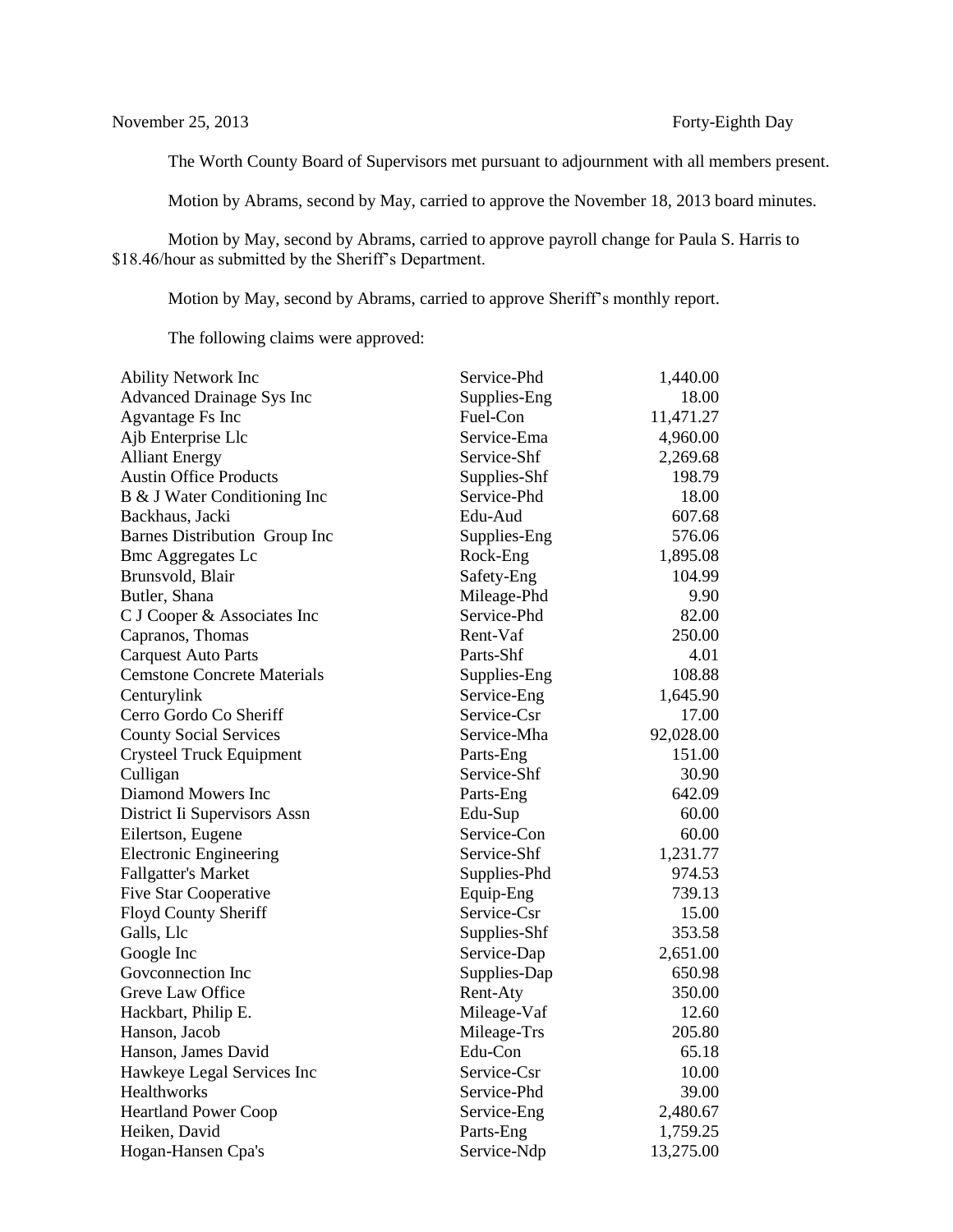| Hovey, Larry                        | Service-Wwt                | 300.00     |
|-------------------------------------|----------------------------|------------|
| Huber Supply Co                     | Service-Eng                | 105.00     |
| Huftalin, Raymond                   | Edu-Ema                    | 309.88     |
| Humboldt County Sheriff             | Service-Csr                | 39.64      |
| Ia Northern Railway Co              | Project-Ndp                | 38,885.13  |
| Ia State Sheriffs & Deputies        | Dues-Shf                   | 600.00     |
| Iaao                                | Dues-Asr                   | 175.00     |
| Isac Group Health                   | Health Ins Prem            | 58,917.00  |
| J & J Machining Welding & Fabr      | Parts-Eng                  | 2,036.28   |
| Joe's Collision & Performance       | Service-Shf                | 241.17     |
| Johnson, Harold H                   | Rent-Phd                   | 1,000.00   |
| Johnson, Teresa                     | Mileage-Phd                | 70.60      |
| Kenison, Elizabeth                  | Edu-Rec                    | 498.00     |
| Larsen Plumbing & Heating Inc       | Service-Gsr                | 111.78     |
| Lexisnexis                          | Service-Aty                | 134.00     |
| Liberty Tire Recycling Llc          | Service-Sdp                | 1,625.36   |
| <b>Madsen Construction</b>          | Service-Con                | 41,908.99  |
| Manly Fire Dept                     | Equip-E911                 | 2,000.00   |
| <b>Manly Junction Signal</b>        | Service-Phd                | 25.00      |
| Marco Inc                           | Service-Trs                | 8,177.19   |
| Marshall & Swift Inc                | Service-Gsr                | 164.43     |
| <b>Martin Marietta Materials</b>    | Rock-Eng                   | 526.41     |
| Mason City Ford Lincoln Inc         | Parts-Eng                  | 10.02      |
| Mc Clure Engineering Co             | Project-Ndp                | 19,853.00  |
| Mike's C & O Tire                   | Parts-Shf                  | 451.28     |
| Mitchell Co Sheriff                 | Service-Csr                | 16.00      |
| Mueller, Dean A                     | Edu-Con                    | 103.09     |
| <b>Next Generation Technologies</b> | Service-Mha                | 325.00     |
| Niacog                              | Service-Tra                | 1,450.04   |
| North Country Equipment Llc         | Parts-Eng                  | 53.54      |
| Northern Ia Construction            | Supplies-Eng               | 3,276.00   |
| Northern Iowa Therapy Pc            | Service-Phd                | 560.00     |
| Northwood Anchor                    | Service-Shf                | 209.00     |
| Northwood Lumber                    | <b>Supplies Credit-Eng</b> | 3,300.94   |
| Northwood True Value                | Supplies-Shf               | 90.08      |
| Northwoods State Bank               | Payment-Ndp                | 101,781.61 |
| Paetec                              | Service-Eng                | 15.59      |
| Pathology Assoc Of Mason City       | Service-Mex                | 1,500.00   |
| Peopleservice, Inc                  | Service-San                | 14,089.00  |
| <b>Pinnacle Quality Insight</b>     | Service-Phd                | 150.00     |
| Pollard                             | Service-Gsr                | 80.00      |
| Quality Pump & Control              | Service-Wwt                | 8,661.46   |
| Reeder, Daniel L                    | Fuel-Asr                   | 95.66      |
| Reinhart Food Service Llc           | Supplies-Shf               | 198.74     |
| <b>Riverland Community College</b>  | Edu-Ema                    | 500.00     |
| Rohne, Joel                         | Edu-It/Gis                 | 192.87     |
| Ron's Lp Gas                        | Fuel-Wwt                   | 2,320.00   |
| Springer, Kevin                     | Service-Cap                | 2,380.00   |
| <b>Staples Credit Plan</b>          | Supplies-Phd               | 104.66     |
| <b>Thomson Reuters West</b>         | Supplies-Shf               | 325.00     |
| Ver Helst Snyder Drug               | Supplies-Shf               | 246.90     |
| <b>Verizon Wireless</b>             | Service-Aty                | 427.67     |
| Visa                                | Supplies-Shf               | 829.89     |
|                                     |                            |            |